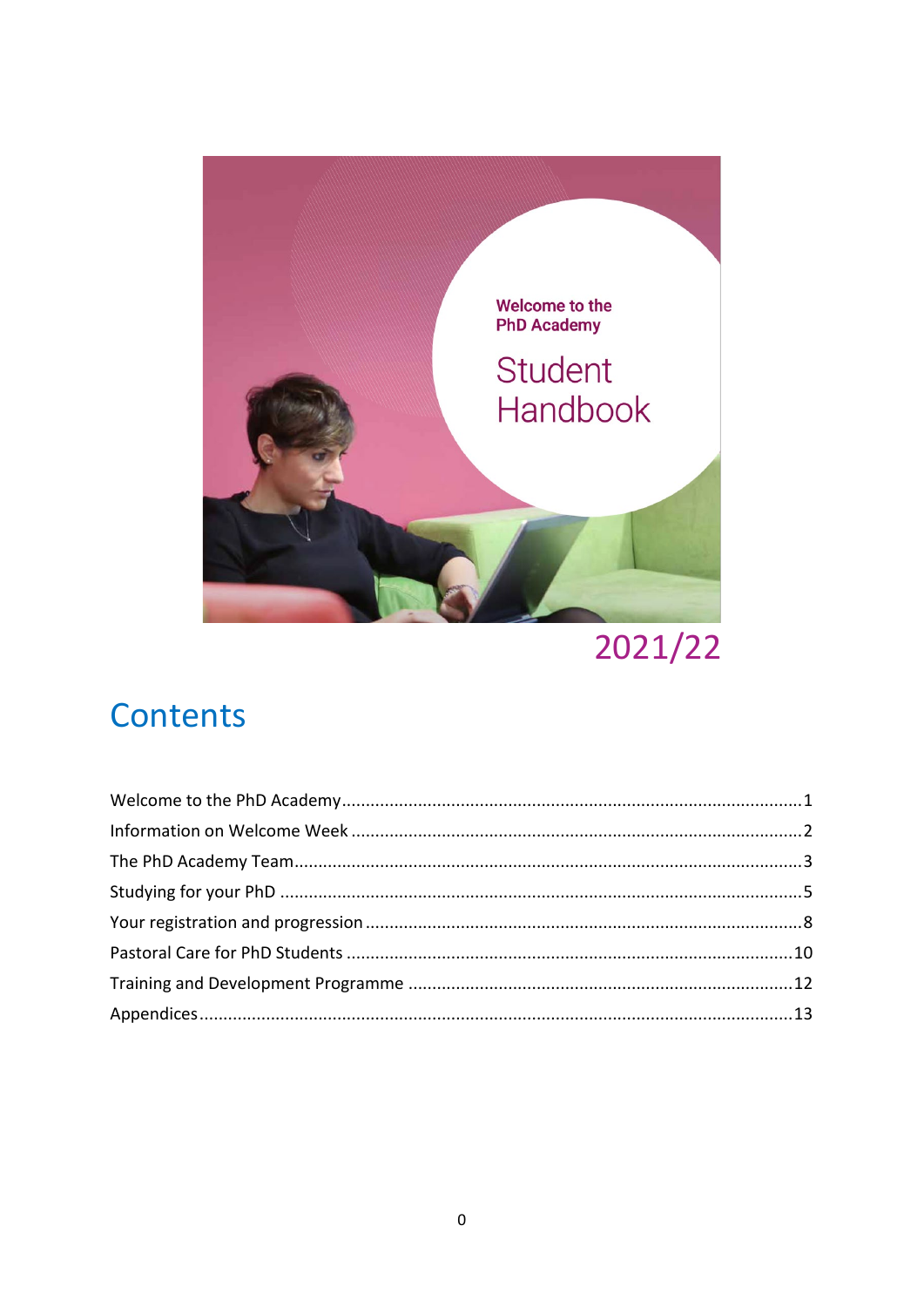## <span id="page-1-0"></span>Welcome to the PhD Academy

### **Welcome from the PhD Academy Director**

Dear Doctoral Students,

Welcome to the PhD Programme at the LSE!

Alongside your home Department, the PhD Academy is here to provide all the support you might need during your studies. We offer a vibrant programme of research training and career development, which we are keen to tailor to your needs; we have a team of people available to answer any questions about regulations, progression and funding, and to help with any other issues you may encounter.

The team and I look forward to working with you over the next few years. Feel free to contact us at any time to tell us how you are doing and how we can help you make the most of your time at the LSE.

Best of luck!

#### **Professor [Rita Astuti](http://www.lse.ac.uk/anthropology/people/rita-astuti)**

Director of the PhD Academy and ESRC Doctoral Training Partnerships at the LSE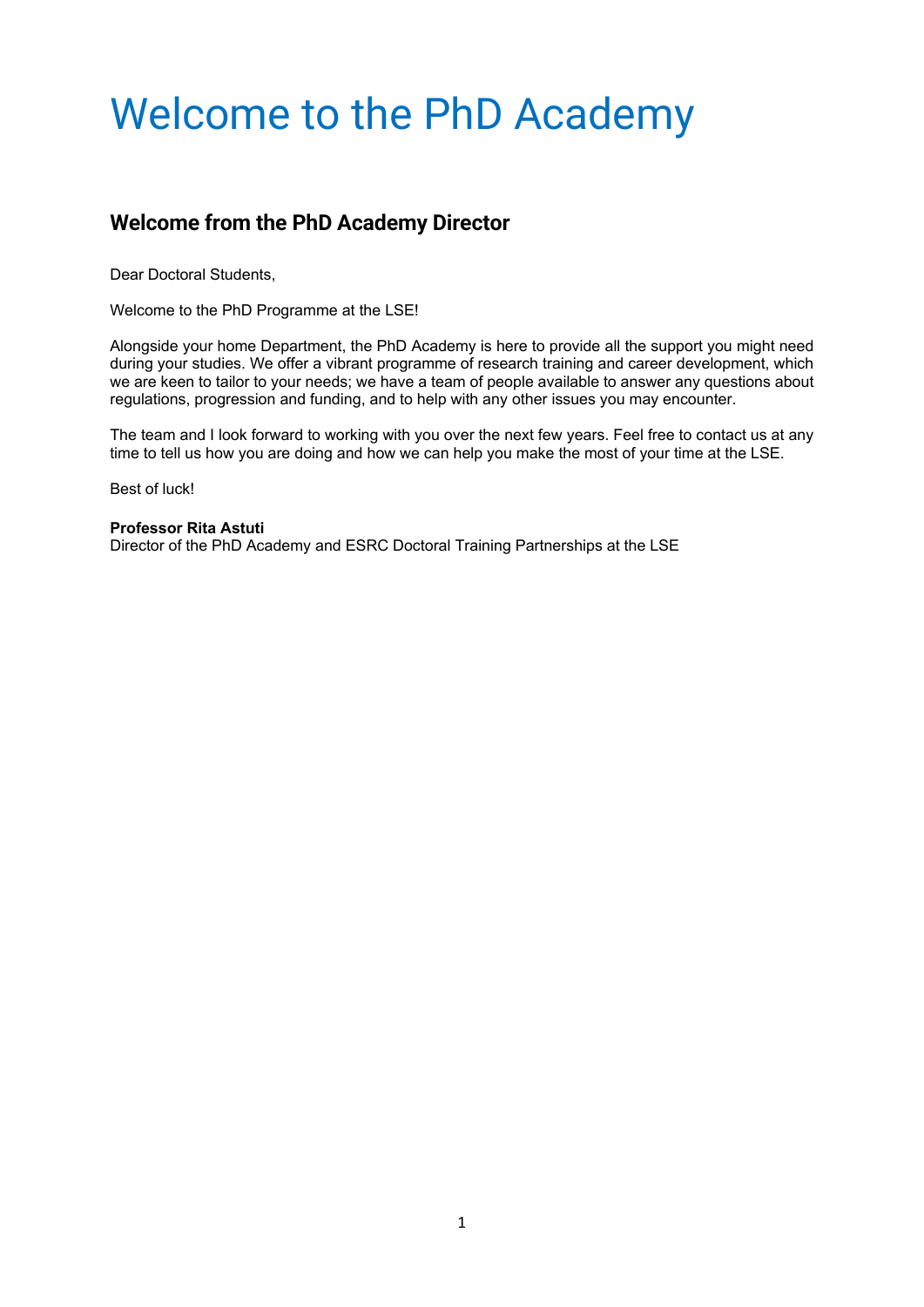## <span id="page-2-0"></span>Information on Welcome Week

In the first few weeks at LSE, you will receive a lot of information about the School and your programme of study. If you miss anything, you can find it all again on the [LSE Welcome](https://welcome.lse.ac.uk/) page, which provides comprehensive information about what to expect after you arrive, how to open a bank account, what to do if you arrive early or late to LSE, how to set up your LSE IT account, where to find LSE support services and much more.

Specific information and guidance about your PhD programme and departmental activities will be provided by your academic department.

#### **Finding your way around LSE**

To find your way around campus, you will initially need a [map.](https://www.lse.ac.uk/lse-information/campus-map) But after a while, you'll become an expert navigator!

#### **LSE ID Cards**

You will be issued with an LSE ID card once you have completed on campus enrolment with the PhD Academy. This will give you access to various School buildings with restricted access (such as the Library). You should contact the PhD Academy if you have any problems in using your LSE ID card.

#### **International Students**

If you are an international student, you should be aware of the [International Student and Visa Advice](https://info.lse.ac.uk/current-students/student-services/international-student-visa-advice-team)  Team [\(ISVAT\),](https://info.lse.ac.uk/current-students/student-services/international-student-visa-advice-team) which can provide you with advice on immigration rules and visas.

If you need help with your English, the [Language Centre](https://www.lse.ac.uk/language-centre) offers a range of courses and support specifically designed for international students.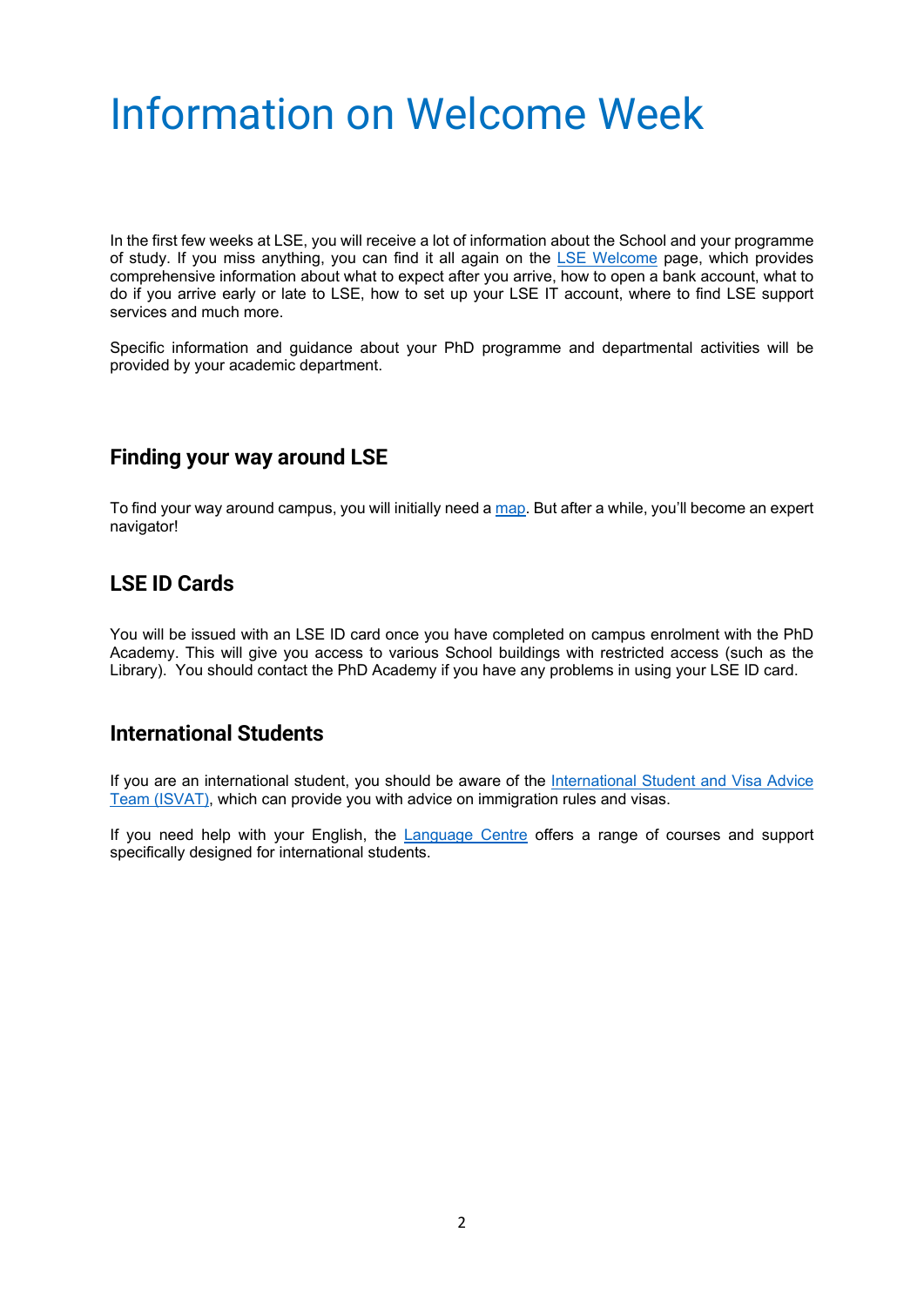## <span id="page-3-0"></span>The PhD Academy Team

**Professor Rita Astuti** 

Director, PhD Academy and LSE ESRC Doctoral Training Centre You can contact Rita to discuss any aspect of your experience as a PhD student. Email her at [r.astuti@lse.ac.uk](mailto:r.astuti@lse.ac.uk) to set up a meeting either in person or on Zoom.

**Marcus Cerny** Deputy Director, PhD Academy Marcus is available to provide support and advice on all aspects of your PhD journey.

**Matthew Brack** PhD Academy Assistant Director **Shuma Begum** Research Degrees Officer Matt and Shuma provide advice on all aspects of your registration and progression

**Loraine Evans** Events and Communications Manager **Faith Corby** Events and Communications Officer Loraine and Faith look after the PhD Academy training and events programme and will send out regular communications.

**Kirsty Rawlings** Research Partnerships Manager **Sangeeta Banerjee** Research Partnerships Officer Kirsty and Sangeeta provide support to students funded by the ESRC and AHRC

Please check the [PhD Academy website](https://info.lse.ac.uk/current-students/phd-academy/our-team) for further information.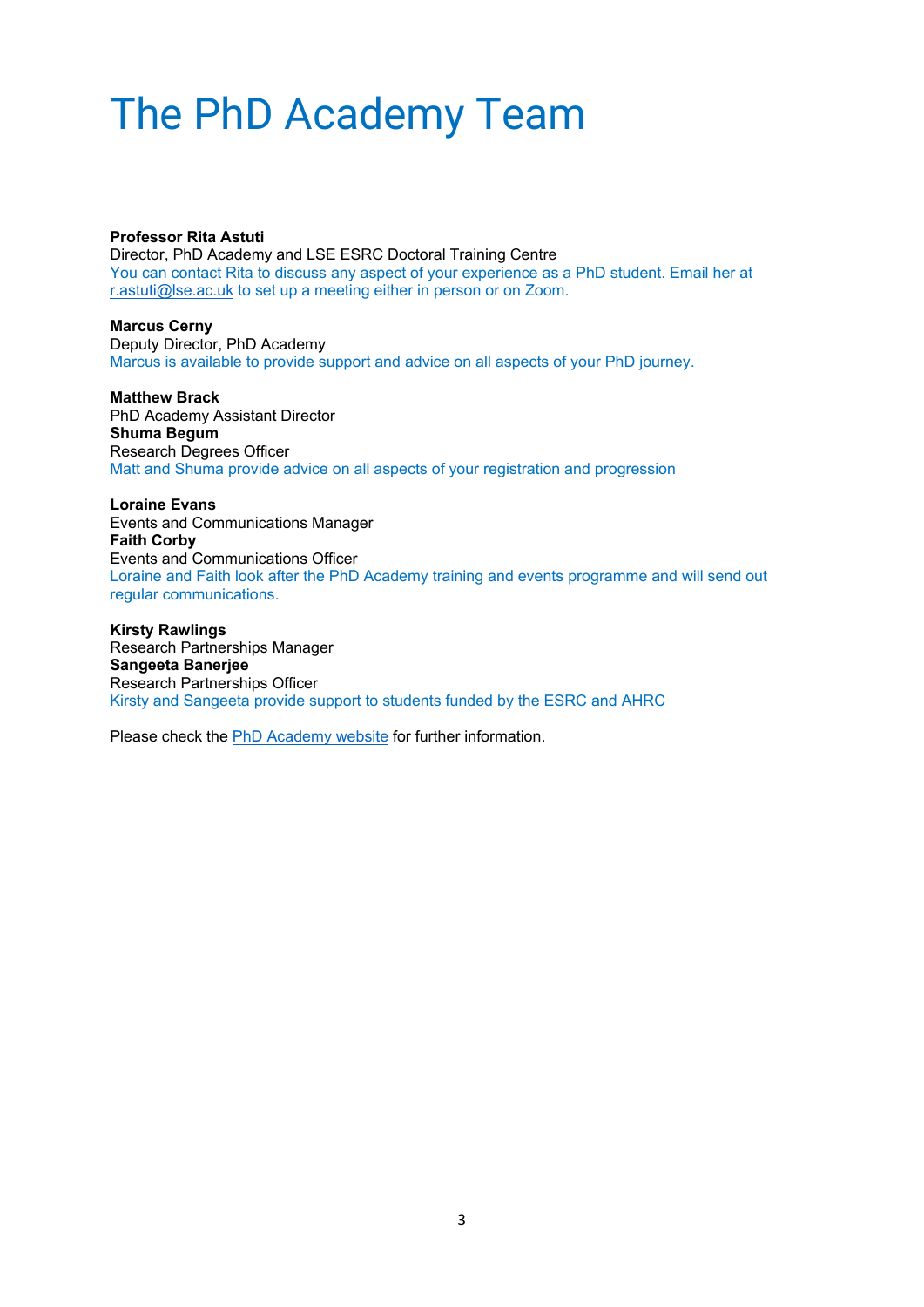#### **Where to find us and how to contact us**

We are based on the fourth floor of the Lionel Robbins Building and, during term time, we are available for over-the-counter meetings between 10.30-12.30 Monday-Friday. We also offer one-to-one meetings remotely for purposes of confidentiality and privacy. You can arrange a meeting by following this link: <https://info.lse.ac.uk/current-students/phd-academy/The-Team-and-How-to-Contact-Us> ) Alternatively, you can contact us by using this [portal](https://lseportal.force.com/studentservices/s/enquiry-form) (see below).

#### **How to use the online query form**

You can use the [portal](https://lseportal.force.com/studentservices/s/enquiry-form) to access the online query form. You will need to use your LSE login details to sign in. The form will sign post you to several frequently asked questions; if your question is still unanswered, you can use the portal to submit your query to us.

#### **Letter confirming your registration/student status**

You can generate your own letter confirming your status as a student by using the [portal.](https://lseportal.force.com/studentservices/s/enquiry-form) After logging in, you will need to select "verification document" from the first drop down list and then select the type of letter you require.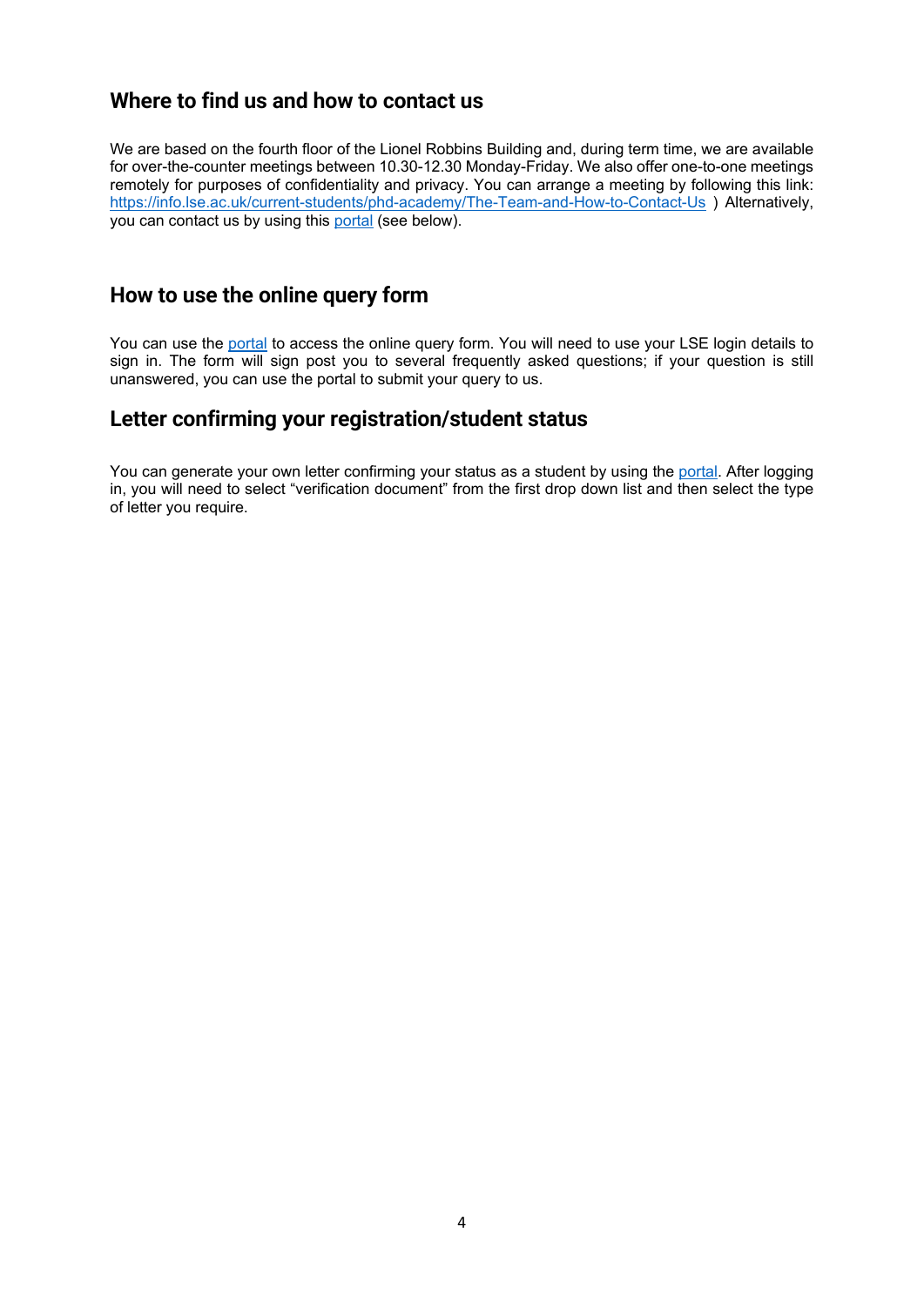# <span id="page-5-0"></span>Studying for your PhD

#### **Your supervisors**

Throughout your PhD you will be working closely with your supervisors. Your supervisory team should be made up of at least two academics and its composition should be confirmed by the end of your first term of registration.

Supervision is a highly individualised process and it's impossible to set out rules that apply to everyone. There are differences across departments as well as across individuals. However, there are certain minimum standards that should be upheld by all research students and their supervisors. On the one hand, you are responsible for keeping in touch with your supervisors and producing work on a regular basis; on the other, your supervisors are responsible for reading your work and giving you substantive feedback and advice. At a minimum, if you are registered full-time, you should have at least three supervisory meetings per term; if you are part-time, you should have at least two supervisory meetings per term.

Like any apprenticeship, the relationship with your supervisors will evolve during your studies. In most cases, it will become ever more rewarding for both parties. Sometimes, however, things don't work out, e.g. your project develops in unforeseen ways and you require a different kind of expertise, or there are personal incompatibilities. This can be stressful, but it is normal! If this happens, you should raise your concerns as soon as possible rather than letting the situation fester. In the first instance, you should speak to your supervisors to try to reset the relationship in an amicable way. If this is not possible, you can seek advice from your department's Doctoral Programme Director and Departmental manager (see below). If necessary, the DPD will be responsible for finding an alternative supervisory arrangement. If throughout this process you wish to talk in confidence to someone from outside your department, you can approach any member of the PhD Academy.

### **LSE for You and Course Registration**

LSE for You is a personalised web portal which gives you access to a range of services.

For example, through LSE for You you can

- view or change your personal details
- register for courses (see below for more information)
- reset your library and network passwords
- access the PhD log (see below for more information)

You can also access online tutorials on how to use and personalise LSE for You vi[a its login page.](https://auth.lse.ac.uk/auth/login?service=https%3A%2F%2Flfy.lse.ac.uk%2Fportal%2Fp%2F&renew=true) You'll need your LSE network username and password to login.

### **Course registration**

As a research student, you will be taking taught courses as part of your research training. Taught course requirements are listed in your [MPhil/PhD programme regulations.](http://www.lse.ac.uk/resources/calendar/programmeRegulations/research/Default.htm)

You need to register for your courses (modules) using Graduate Course Choice via LSE for You. Guidance on using the system can be found [here.](https://info.lse.ac.uk/current-students/services/course-choice?from_serp=1) Note that if you wish to audit a course (i.e. if you don't want to enter for examination), you must tick the audit-only box.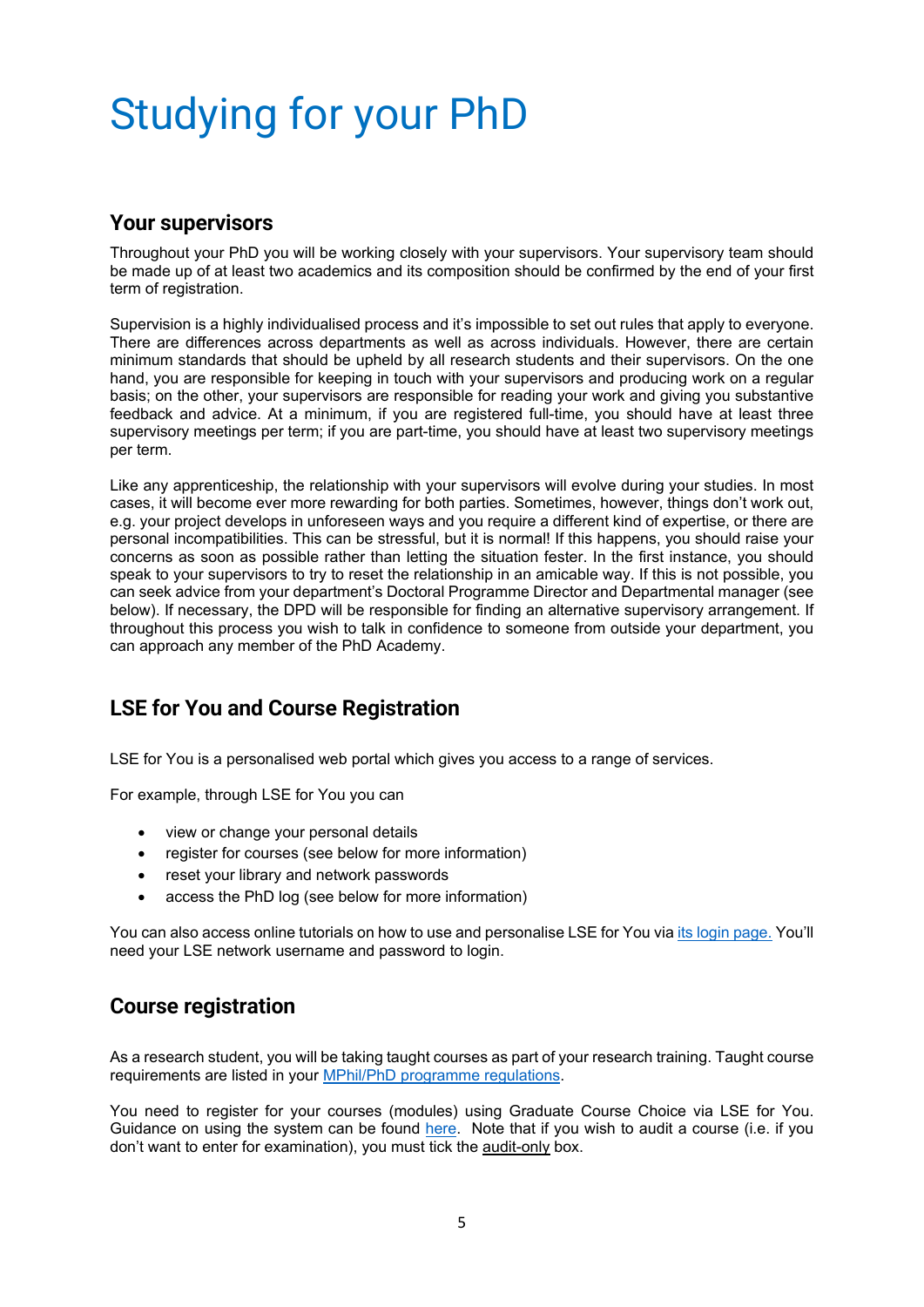If your circumstances change after the course selection closing date so that you no longer need to enter for examination, you will need to request a change of registration by contacting the PhD Academy. You can do this by using th[e online query form.](https://lseportal.force.com/studentservices/s/enquiry-form)

### **Moodle**

Moodle is LSE's Virtual Learning Environment (VLE). It is password protected (you will need your LSE log in details to access it) and it contains a range of teaching resources, activities, assignments, information and discussion fora related to your courses and other aspects of your studies at the LSE.

You can [access Moodle](http://moodle.lse.ac.uk/) on and off campus. If you have any technical problems with Moodle you should contact the [IT Helpdesk.](https://info.lse.ac.uk/staff/divisions/dts)

The PhD Academy has its own Moodle page where you can access resources, handouts and slides from our training sessions (search for "PhD Academy" on the Moodle main page).

If you are funded by the ESRC, you can also explore the ESRC Moodle page where you can find information specific to your grant.

### **PhD Log**

The PhD Log is an online facility that enables you and your supervisors to record the content and outcomes of your supervisory meetings, e.g., what was discussed, what action points were agreed, future deadlines, etc. Access to the PhD Log is via [LSE for You.](https://lfy.lse.ac.uk/portal/p/)

The PhD Log is the formal record of your engagement with your programme of study as well as being a record of the support you receive from your supervisors. It is a School requirement that you ensure the PhD Log has an up to date record of your supervisory meetings. This is especially important if you hold a Tier 4 student visa since completion of the PhD Log is a requirement for the continuing sponsorship of your visa.

You can find further details about the PhD Log [here](https://info.lse.ac.uk/current-students/phd-academy/phd-journey/a-z-guidance) (under P for PhD Log). If you have any further questions about the PhD Log, feel free to ask the PhD Academy team.

### **LSE Life**

LSE Life provides a range of academic training sessions, events, and workshops that are open to PhD students. You can find further information [here.](https://info.lse.ac.uk/current-students/lse-life)

### **Research Ethics and Code of Research Conduct**

Like all other researchers at LSE, you must ensure that your research activities comply with the School's Research Ethics Policy and Code of Research Conduct. You can find both [here.](https://info.lse.ac.uk/staff/divisions/research-division/research-policy/research-ethics)

If your research involves human participants or data relating to directly identifiable human subjects (living or recently deceased), you will need to complete an Ethics Review. Your Department and supervisors will advise you on this process.

### **Plagiarism, iThenticate and editorial help**

The School treats plagiarism very seriously and it is your responsibility to make yourself aware of the [regulations](http://www.lse.ac.uk/resources/calendar/research.htm) pertaining to it.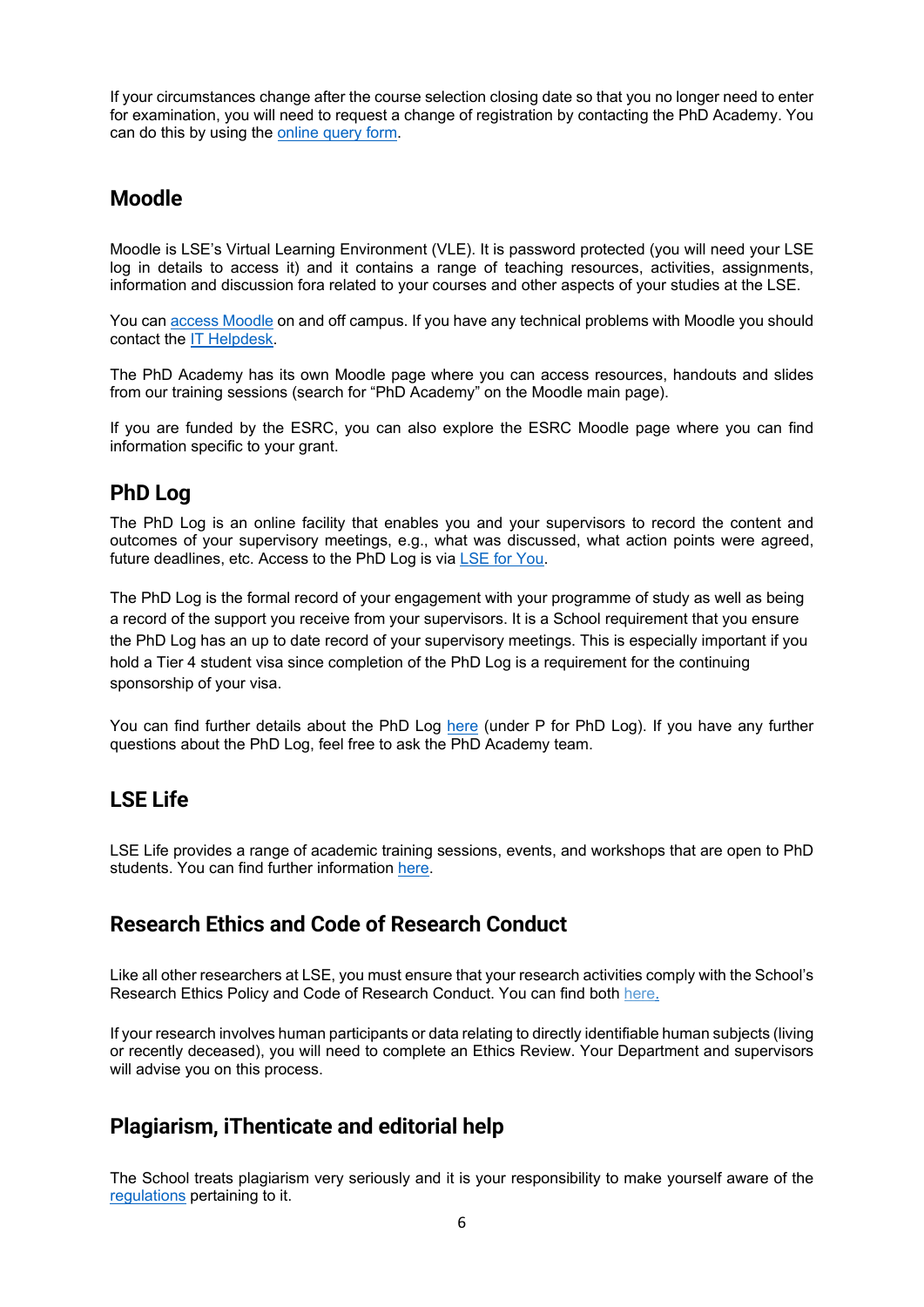iThenticate is a software that allows you to check that you are appropriately referencing your work, thus safeguarding you from accidental plagiarism. You can find information on how to set up an account and on how to use the software [here](https://info.lse.ac.uk/current-students/phd-academy/phd-journey) (under iThenticate).

If you need editorial help with your writing, you should be aware of the [Statement on editorial help](https://info.lse.ac.uk/Staff/Divisions/Academic-Registrars-Division/Teaching-Quality-Assurance-and-Review-Office/Assets/Documents/Calendar/StatementOnEditorialHelp.pdf) for [students' written work.](https://info.lse.ac.uk/Staff/Divisions/Academic-Registrars-Division/Teaching-Quality-Assurance-and-Review-Office/Assets/Documents/Calendar/StatementOnEditorialHelp.pdf)

### **Policy and Procedure on Personal Relationships and Discrimination, Harassment and Bullying Policy**

LSE has put in place these policies and procedures to support members of the School community and to uphold the integrity of everyone's work and study. Both policies play an important part in helping to foster safe, inclusive working and learning environments at LSE. They are also essential in outlining what to do, should a situation arise where quidance is needed.

Please make sure to familiarise yourself with their content by reading them [here](https://info.lse.ac.uk/staff/services/Policies-and-procedures/Assets/Documents/perRelPolAndPro.pdf) and [here.](https://info.lse.ac.uk/staff/services/Policies-and-procedures/Assets/Documents/harPol.pdf)

You might also find it useful to access the resources made available by the *Consent Collective*. These aim at helping people understand consent and learn about sexual harassment. You can access the members area and find further information [here.](https://info.lse.ac.uk/Making-a-choice/courses-and-workshops)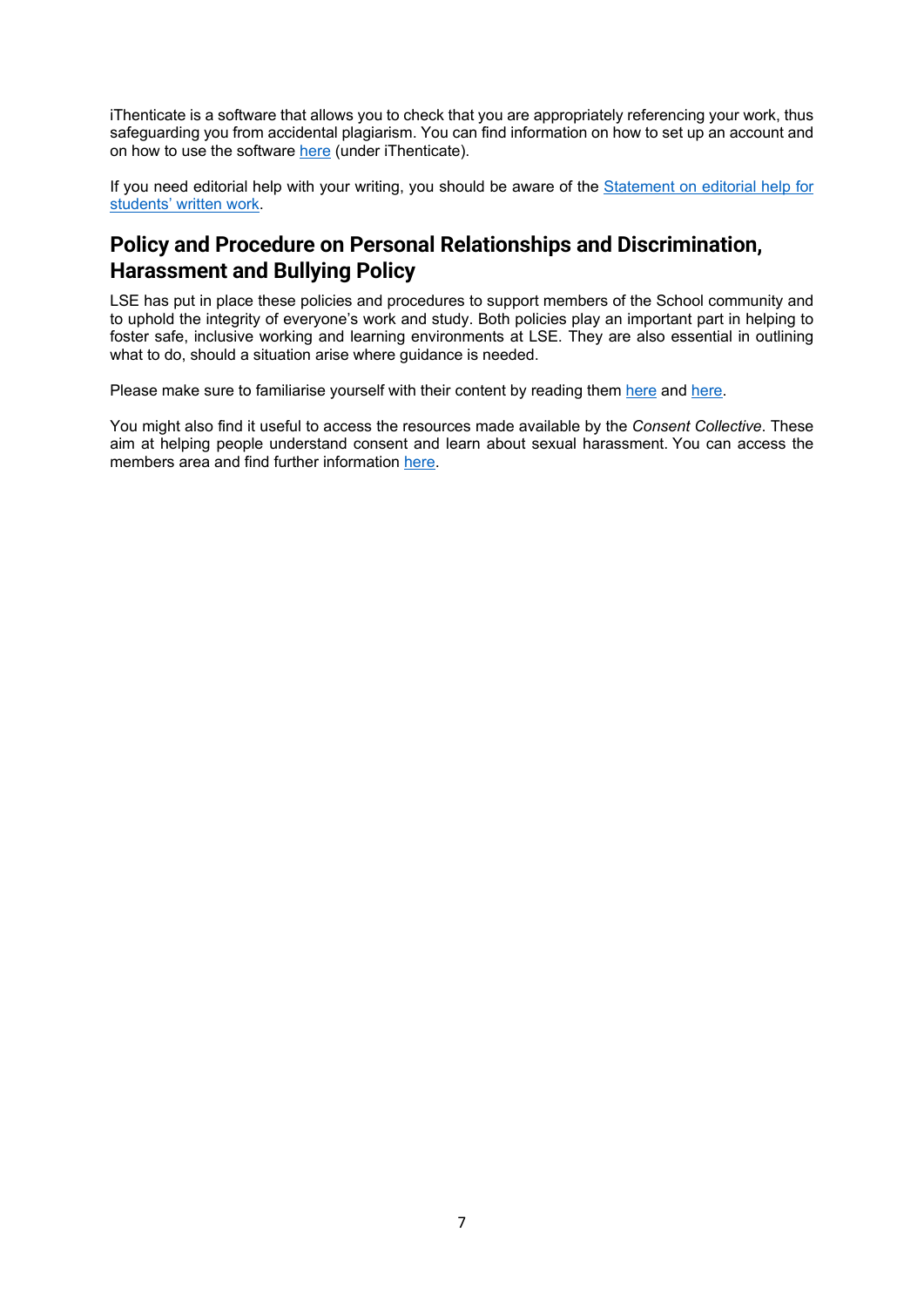## <span id="page-8-0"></span>Registration and progression

The Chair of the Research Degree Sub-Committee (RDSC), Prof Max Schulze, has oversight of most aspects your registration and progression. He and his colleagues on the RDSC are responsible for the degree regulations and for considering applications for changes to your registration status.

### **Length of registration**

Your PhD registration is for four years (full-time) or eight years (part-time). It is your responsibility to manage the progression and completion of your work within this time frame. Extensions or interruptions will only be granted in exceptional circumstances. See th[e Regulations for Research Degrees](https://info.lse.ac.uk/Staff/Divisions/Academic-Registrars-Division/Teaching-Quality-Assurance-and-Review-Office/Assets/Documents/Calendar/RegulationsForResearchDegrees.pdf) for further information.

If you have issues around progression or need additional support, the PhD Academy team can provide advice or signpost you as appropriate.

#### **Upgrade and progression**

You should make sure that you are aware of the requirements for upgrade from MPhil to PhD and for year-on-year progression. Progression and re-registration at the start of each academic session are subject to satisfactory annual review. Please see the [Regulations for Research Degrees](https://info.lse.ac.uk/Staff/Divisions/Academic-Registrars-Division/Teaching-Quality-Assurance-and-Review-Office/Assets/Documents/Calendar/RegulationsForResearchDegrees.pdf) and your Department's PhD Handbook for details and further information.

#### **Attendance and absences during your studies**

As a registered MPhil/PhD student, you are expected to be based at LSE so that you can engage with your supervisors, attend courses, and take advantage of training and career development opportunities. During the normal course of your registration, there will be circumstances when you need to be away from LSE to pursue your studies and research.

Prior to undertaking a period of study at another academic institution or a period of fieldwork or other forms of data collection (e.g. archival work), you will have to submit an application form (Study Elsewhere Form or the Fieldwork/Data Collection Form, both of which are available [here](https://info.lse.ac.uk/current-students/phd-academy/phd-journey/a-z-guidance) under S and F respectively). You must submit your application to the PhD Academy at least one month before the start date of your period away from LSE.

Note that the application process includes undertaking an Ethics Review and a Risk Assessment. You should start these processes at least 3 months prior to the start date of your period away from LSE.

If you plan to attend a conference, you need to inform your department. As this is classed as 'School business', you will need to complete a [Notification of Travel form.](https://lseapps.secure.force.com/form?formid=217808)

If required, advice on studying and researching away from LSE can be obtained from the PhD Academy and all forms can be downloaded from the PhD Academy webpage under the relevant letter on the accordion [here.](https://info.lse.ac.uk/current-students/phd-academy/phd-journey/a-z-guidance)

COVID-19 is continuing to put constraints on the ability to travel. Please make sure to consult the [COVID-19 Frequently Asked Questions](https://info.lse.ac.uk/current-students/phd-academy/phd-journey/Covid-19-FAQs) for up to date information about travel for study, fieldwork and data collection.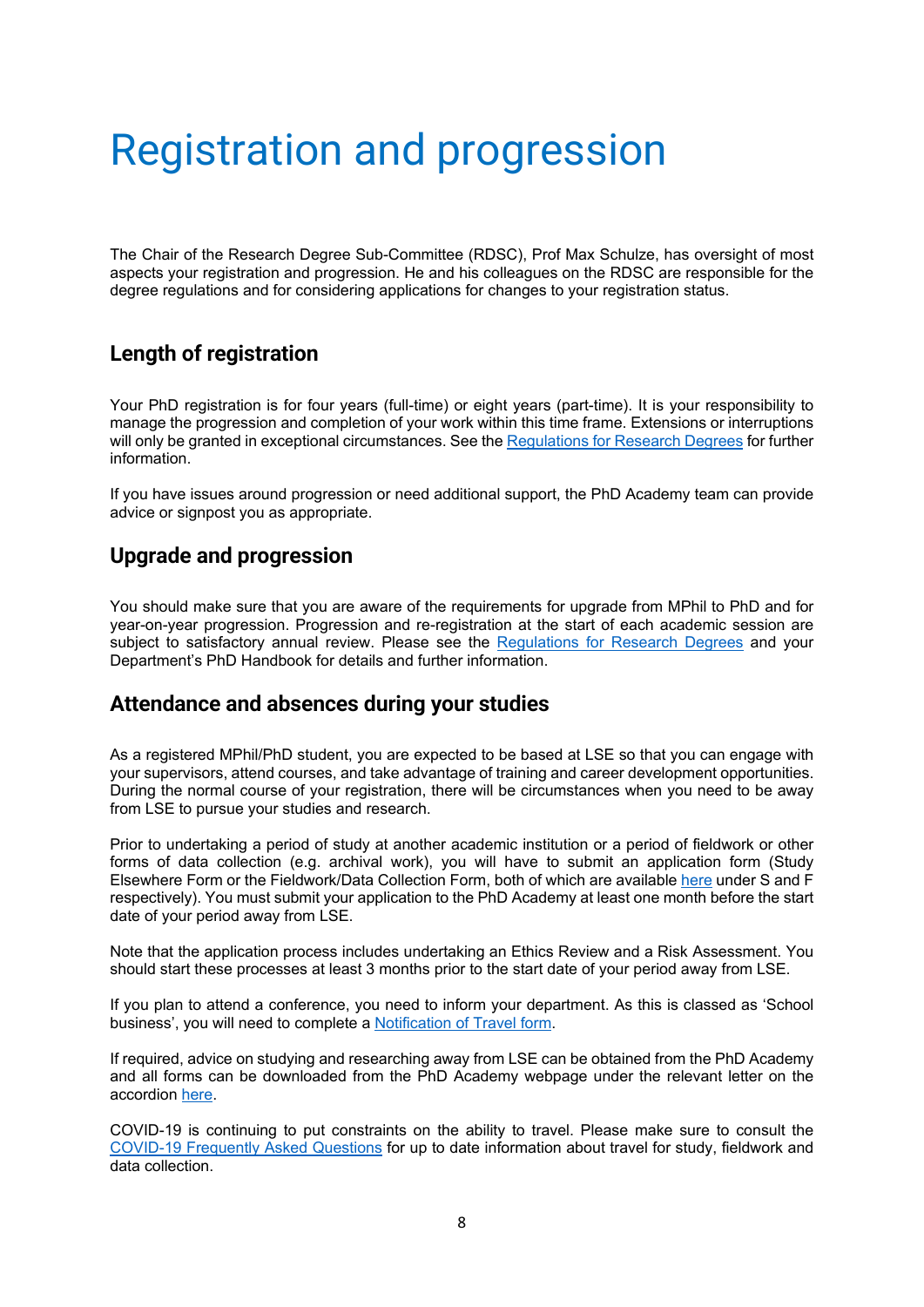#### **Vacations and working while studying**

#### **Working while studying**

As you will find out, working on a PhD is intensive and demanding. We therefore recommend that you do not take on paid or voluntary work which might affect your ability to complete your research by your submission deadline (during term time, this is likely to be anything above 20 hours per week if you are a full-time student).

If you are funded by the ESRC or AHRC, please consult their funding guides to make sure that you don't take on more paid work (including teaching) than is permitted by the conditions of your grant.

If you hold a student visa which allows you to work in the UK, you must be aware of the restrictions on your working hours. You may only work up to 20 hours per week (these restrictions apply whether the work is paid or unpaid). These restrictions do not apply during vacation periods that you have formally agreed with the PhD Academy; during these times, you are permitted to work full- time.

If you have any queries regarding your visa conditions you should seek advice from the [International](https://info.lse.ac.uk/current-students/student-services/international-student-visa-advice-team)  [Student Visa Advice Team \(ISVAT\)](https://info.lse.ac.uk/current-students/student-services/international-student-visa-advice-team) and the PhD Academy before agreeing any work arrangement.

You can find the full policy regarding term dates, vacations and working during MPhil/PhD study [here.](https://info.lse.ac.uk/current-students/phd-academy/assets/documents/Statement-on-term-dates-and-vacations-for-MPhil-and-PhD-Study.pdf)

#### **Tuition Fees and how to pay them**

The School's tuition fee policy can be found [here,](https://info.lse.ac.uk/staff/divisions/Finance-Division/Fees-Income-and-Credit-Control/Debt-and-Credit-Management) and information on how to pay your fees can be found [here.](https://info.lse.ac.uk/staff/divisions/Finance-Division/Fees-Income-and-Credit-Control/Make-a-payment) The breakdown of the tuition fees specific to your programme (MPhil/PhD or MRes/PhD) can be found [here.](https://info.lse.ac.uk/staff/divisions/Planning-Division/Assets/Documents/2020-Table-of-Fees-25Jun20.pdf)

If you experience any financial difficulties, you should contact the [Financial Support Office](https://info.lse.ac.uk/current-students/financial-support) [\(Financial](mailto:Financial-support@lse.ac.uk) $support@$ lse.ac.uk) to see what help and support is available.

If your financial situation is impacting your ability to study, you should contact the PhD Academy to discuss what options are available to you.

#### **Email and further communication**

You are expected to check your LSE email regularly as this will be the main way the School will contact you. As outlined in the School's Conditions of Registration it will be assumed that you will open, read and act upon emails sent to your LSE email address.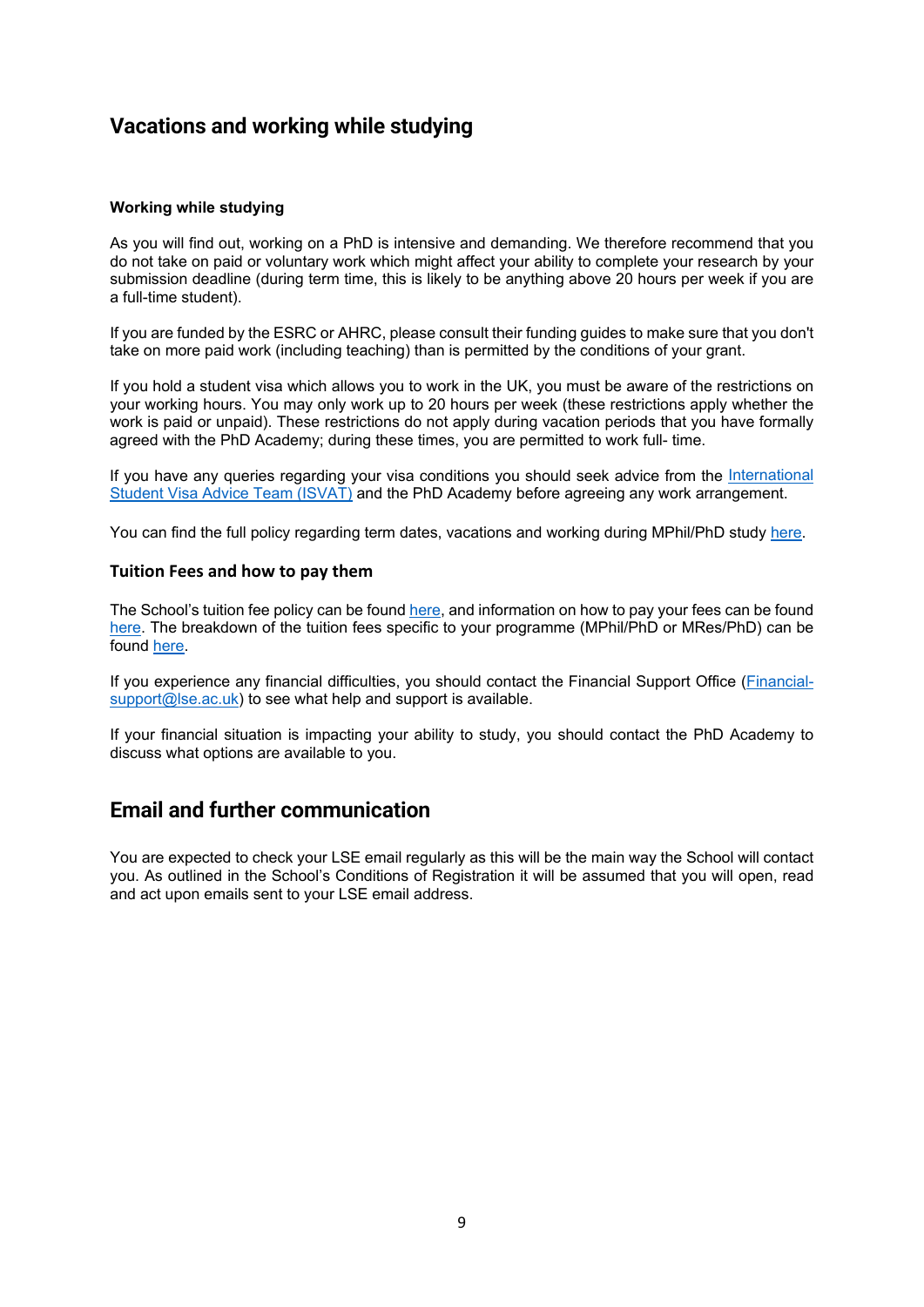## <span id="page-10-0"></span>Pastoral Care for PhD Students

In addition to your supervisors, who are often the first port of call for any issue you might need advice on, you have access to a range of sources of support. These ensure that you can discuss any issue that affect your studies and wellbeing in a confidential and supportive environment.

#### **Departmental Pastoral Support**

In addition to your supervisors, you will be supported by your department's Doctoral Programme Director (DPD) and PhD Manager. The DPD is responsible for your induction into the department and for providing pastoral support (e.g. regarding supervisory arrangements). If the DPD is involved in your supervision, the department will ensure that an appropriate alternative academic is available to you (e.g. the Head of Department).

#### **Non-Departmental Pastoral Support**

#### **PhD Academy**

As well as managing your registration and advising you on issues related to your studies, the PhD Academy can provide advice and guidance on the pastoral support that is available across the School. The PhD Academy also runs a programme of workshops and activities focused on wellbeing and offers one-to-one coaching sessions. Most of these will be taking place on line during Michaelmas term, but you should check [here](https://info.lse.ac.uk/current-students/phd-academy/events-courses-and-training) for up to date information.

You can request to speak to a member of the PhD Academy team for confidential advice on pastoral issues through the [online query form.](https://lseportal.force.com/studentservices/s/enquiry-form)

#### **Student Counselling Service**

This is a free and confidential service which aims to enable students to cope more effectively with personal or study issues they might face while at LSE. You can find further information [here.](https://info.lse.ac.uk/current-students/student-services/student-counselling-service)

#### **Disability and Wellbeing Service (DWS)**

The Disability and Wellbeing Service is the central hub for all students who have a disability, have a long-term medical condition or have a specific learning difficulty. The DWS is responsible for preparing Inclusion Plans (IP) which record adjustments or resources you may require to meet your individual needs. Mental Health Advisors (MHAs) are available to work with you in assessing how mental health difficulties might affect your studies and to suggest strategies to help overcome problems. DWS can also signpost you to additional services where appropriate. You can find further information [here.](https://info.lse.ac.uk/current-students/student-wellbeing/disability-wellbeing/disability-and-wellbeing-service)

#### **Peer-to-peer support**

LSE Peer Supporters are PhD students who have been trained to provide confidential listening support to their peers. You can find further information [here.](https://info.lse.ac.uk/current-students/student-wellbeing/students-supporting-students/peer-support-scheme)

#### **Faith Centre**

The LSE Faith Centre hosts a wide range of religious and wellbeing activities and provides a quiet, reflective space for all students and staff. You can find further information [here.](https://info.lse.ac.uk/current-students/Faith-Centre)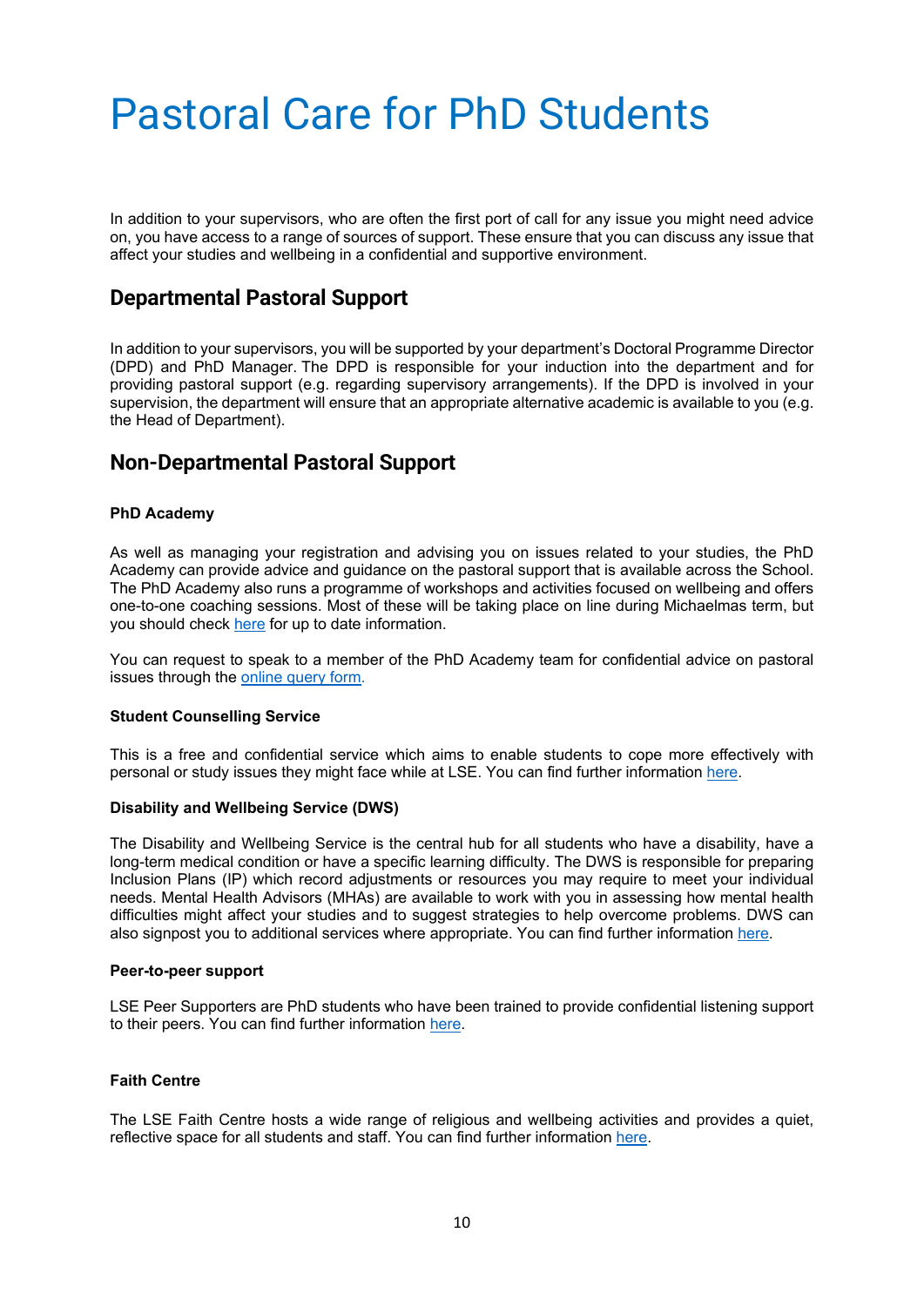#### **LSE Students' Union (LSESU)**

LSESU offers advice on a variety of issues, including complaints, exceptional circumstances, accommodation or financial concerns. LSESU also supports a range of activities and services including societies, sports, fundraising, social spaces and a gym (the availability of some of these might be restricted due to COVID-19). You can find further information [here.](https://www.lsesu.com/)

The LSESU is also in charge of organizing the Research Students Consultative Forum.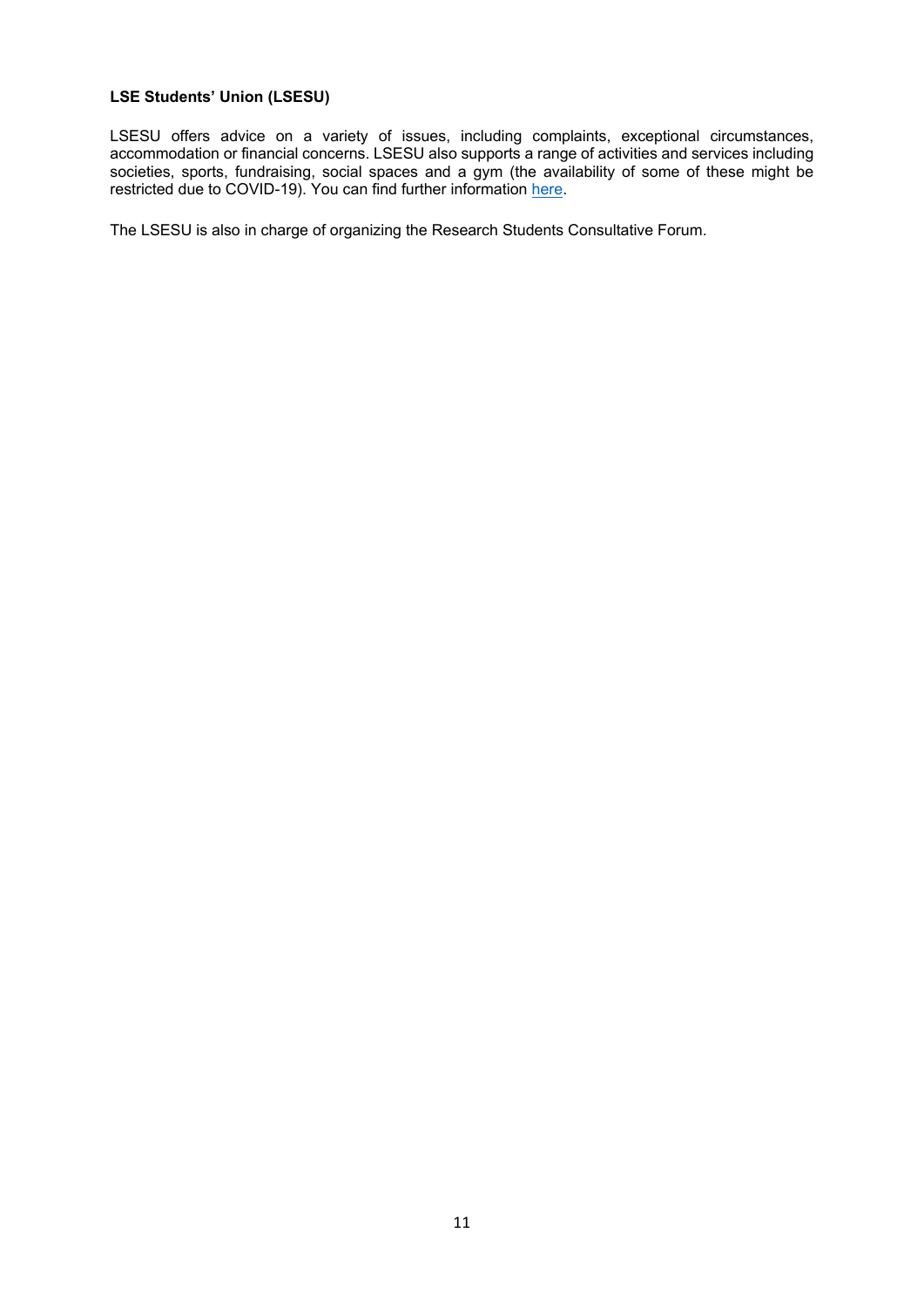## <span id="page-12-0"></span>Training and Development Programme

The PhD Academy's [Training and Development Programme](https://info.lse.ac.uk/current-students/phd-academy/events-courses-and-training) is designed to be an integral part of your studies at the LSE. It's a tool for enhancing your existing strengths as a researcher, for exploring new skills and for looking after your wellbeing.

#### **Professional Development sessions**

The PhD can be very focused and intense and you will often feel that time is in short supply. But there are several reasons why you should consider making the time to engage with your professional development: first, there are only so many hours that you can productively work on your thesis, and it might actually be more productive to take a break and do something else; second, enhancing your career and professional skills is arguably one of the aims of any PhD programme; third, attending sessions, even remotely, is an opportunity to meet students from other departments, which can be intellectually refreshing.

#### **1-2-1 Sessions**

We offer a range of 1-2-1 sessions that include coaching and public speaking.

#### **Wellbeing**

We run regular wellness sessions throughout the term. These will help you to maintain a healthy lifework balance and to find ways to relax and look after yourself in the company of others.